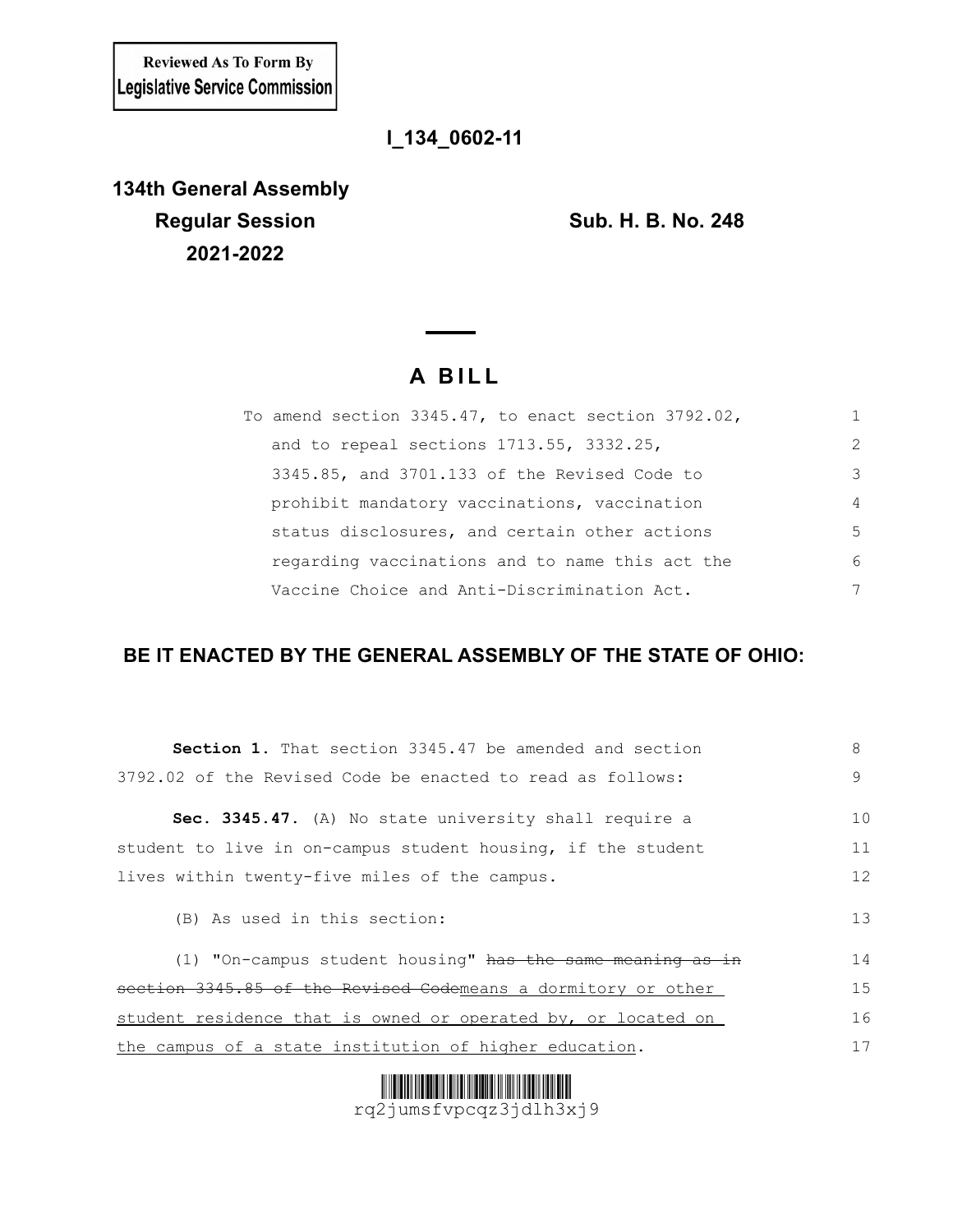| (2) "State university" has the same meaning as in section                                                               | 18 |
|-------------------------------------------------------------------------------------------------------------------------|----|
| 3345.011 of the Revised Code.                                                                                           | 19 |
| Sec. 3792.02. (A) As used in this section:                                                                              | 20 |
| (1) "Child day-care center" has the same meaning as in                                                                  | 21 |
| section 5104.01 of the Revised Code.                                                                                    | 22 |
| (2) "Employer" has the same meaning as in section 4113.51                                                               | 23 |
| of the Revised Code.                                                                                                    | 24 |
| (3) "Health care provider" has the same meaning as in                                                                   | 25 |
| section 3701.74 of the Revised Code.                                                                                    | 26 |
| (4) "Individual" means an adult or minor, state resident                                                                | 27 |
| or otherwise.                                                                                                           | 28 |
| (5) "Insurer" has the same meaning as in section 3902.02                                                                | 29 |
| of the Revised Code.                                                                                                    | 30 |
| (6) "Institution" has the same meaning as in section                                                                    | 31 |
| 1713.01 of the Revised Code.                                                                                            | 32 |
|                                                                                                                         | 33 |
| (7) "Nursing home" and "residential care facility" have<br>the same meanings as in section 3721.01 of the Revised Code. | 34 |
|                                                                                                                         |    |
| (8) "Patient" means an individual seeking or receiving                                                                  | 35 |
| care or treatment from a health care provider.                                                                          | 36 |
| $(9)$ "Person" has the same meaning as in section 1.59 of                                                               | 37 |
| the Revised Code.                                                                                                       | 38 |
| (10) "Political subdivision" means a county, township,                                                                  | 39 |
| municipal corporation, school district, or other body corporate                                                         | 40 |
| and politic responsible for governmental activities in a                                                                | 41 |
| geographic area smaller than that of the state. "Political                                                              | 42 |
| subdivision" also includes a board of health of a city, county,                                                         | 43 |
| or general health district.                                                                                             | 44 |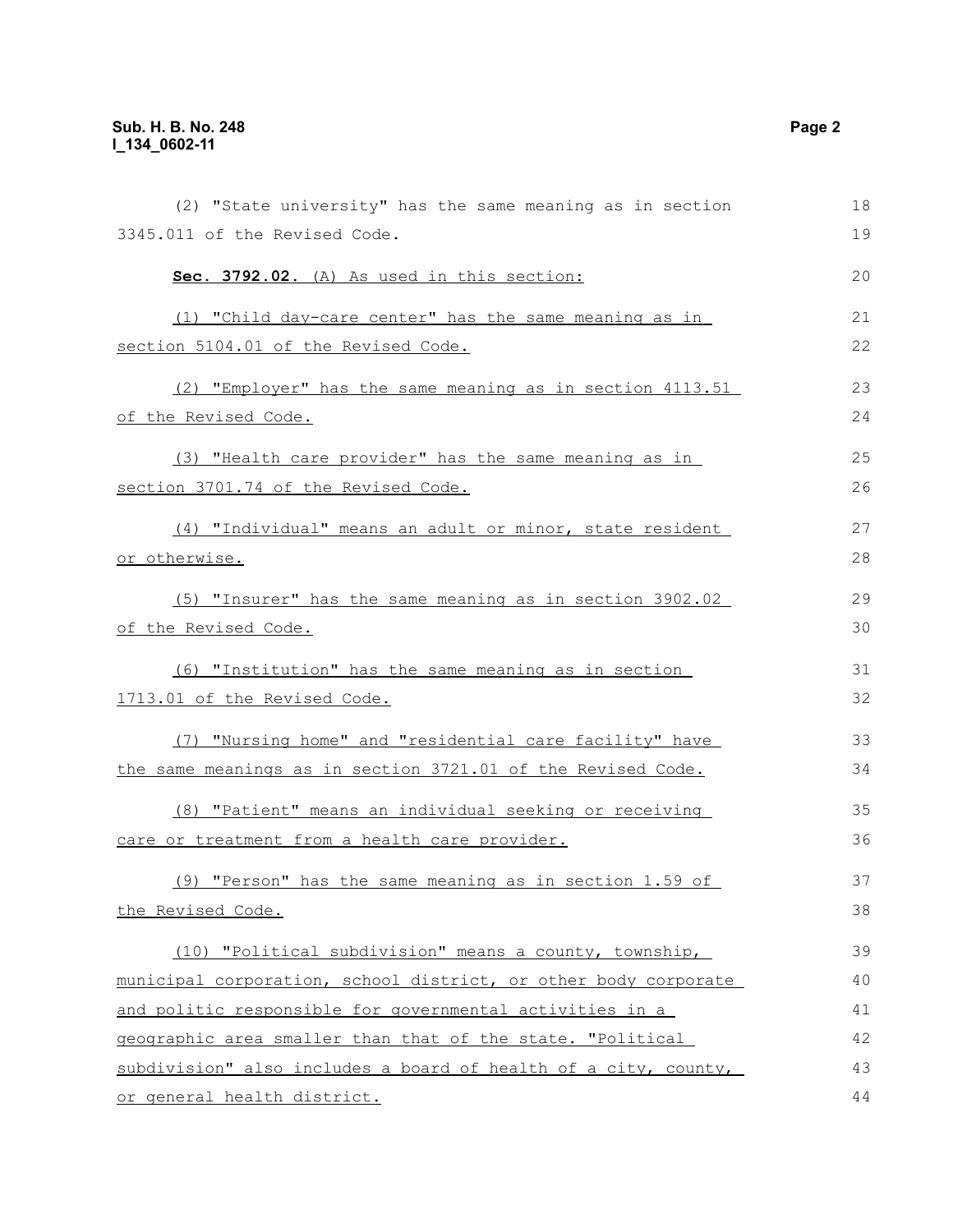| (11) "Public agency" has the same meaning as in section                                                                                                                                                                                                                                                                                                                                                                                                                                                                                                                                                                                                                                                                                                                                                                                                                                                                                                                                                                                                                                                                                                                                          | 45 |  |  |  |  |  |
|--------------------------------------------------------------------------------------------------------------------------------------------------------------------------------------------------------------------------------------------------------------------------------------------------------------------------------------------------------------------------------------------------------------------------------------------------------------------------------------------------------------------------------------------------------------------------------------------------------------------------------------------------------------------------------------------------------------------------------------------------------------------------------------------------------------------------------------------------------------------------------------------------------------------------------------------------------------------------------------------------------------------------------------------------------------------------------------------------------------------------------------------------------------------------------------------------|----|--|--|--|--|--|
| 102.01 of the Revised Code.                                                                                                                                                                                                                                                                                                                                                                                                                                                                                                                                                                                                                                                                                                                                                                                                                                                                                                                                                                                                                                                                                                                                                                      | 46 |  |  |  |  |  |
| (12) "Public official or employee" has the same meaning as                                                                                                                                                                                                                                                                                                                                                                                                                                                                                                                                                                                                                                                                                                                                                                                                                                                                                                                                                                                                                                                                                                                                       | 47 |  |  |  |  |  |
| in section 102.01 of the Revised Code.                                                                                                                                                                                                                                                                                                                                                                                                                                                                                                                                                                                                                                                                                                                                                                                                                                                                                                                                                                                                                                                                                                                                                           | 48 |  |  |  |  |  |
| (13) "Public space" means any of the following:<br>(a) Places of public accommodation;<br>(b) Any building or space, whether indoors or outdoors,<br>that is owned, leased, operated, occupied, or otherwise used by<br><u>a public body;</u><br>(c) Any other building or space, whether indoors or<br>outdoors, that is generally open to the public.<br>(14) "School" means a publicly or privately funded school,<br>including an elementary or secondary school for which the state<br>board of education prescribes minimum standards pursuant to<br>section 3301.07 of the Revised Code. "School" also includes a<br>board of education of a city, local, or exempted village school<br>district or governing authority of a school.<br>(15) "State agency" has the same meaning as in section<br>1.60 of the Revised Code.<br>(16) "Vaccine," "vaccination," and "immunization" means<br>any product manufactured for the purpose of creating acquired<br>immunity to an infectious disease or diseases or the process of<br>administering such a product.<br>(17) "Vaccine status" means whether or not an individual<br>has received a specific vaccination or series of vaccinations. |    |  |  |  |  |  |
|                                                                                                                                                                                                                                                                                                                                                                                                                                                                                                                                                                                                                                                                                                                                                                                                                                                                                                                                                                                                                                                                                                                                                                                                  |    |  |  |  |  |  |
|                                                                                                                                                                                                                                                                                                                                                                                                                                                                                                                                                                                                                                                                                                                                                                                                                                                                                                                                                                                                                                                                                                                                                                                                  | 51 |  |  |  |  |  |
|                                                                                                                                                                                                                                                                                                                                                                                                                                                                                                                                                                                                                                                                                                                                                                                                                                                                                                                                                                                                                                                                                                                                                                                                  | 52 |  |  |  |  |  |
|                                                                                                                                                                                                                                                                                                                                                                                                                                                                                                                                                                                                                                                                                                                                                                                                                                                                                                                                                                                                                                                                                                                                                                                                  | 53 |  |  |  |  |  |
|                                                                                                                                                                                                                                                                                                                                                                                                                                                                                                                                                                                                                                                                                                                                                                                                                                                                                                                                                                                                                                                                                                                                                                                                  | 54 |  |  |  |  |  |
|                                                                                                                                                                                                                                                                                                                                                                                                                                                                                                                                                                                                                                                                                                                                                                                                                                                                                                                                                                                                                                                                                                                                                                                                  | 55 |  |  |  |  |  |
|                                                                                                                                                                                                                                                                                                                                                                                                                                                                                                                                                                                                                                                                                                                                                                                                                                                                                                                                                                                                                                                                                                                                                                                                  | 56 |  |  |  |  |  |
|                                                                                                                                                                                                                                                                                                                                                                                                                                                                                                                                                                                                                                                                                                                                                                                                                                                                                                                                                                                                                                                                                                                                                                                                  |    |  |  |  |  |  |
|                                                                                                                                                                                                                                                                                                                                                                                                                                                                                                                                                                                                                                                                                                                                                                                                                                                                                                                                                                                                                                                                                                                                                                                                  | 58 |  |  |  |  |  |
|                                                                                                                                                                                                                                                                                                                                                                                                                                                                                                                                                                                                                                                                                                                                                                                                                                                                                                                                                                                                                                                                                                                                                                                                  | 59 |  |  |  |  |  |
|                                                                                                                                                                                                                                                                                                                                                                                                                                                                                                                                                                                                                                                                                                                                                                                                                                                                                                                                                                                                                                                                                                                                                                                                  | 60 |  |  |  |  |  |
|                                                                                                                                                                                                                                                                                                                                                                                                                                                                                                                                                                                                                                                                                                                                                                                                                                                                                                                                                                                                                                                                                                                                                                                                  | 61 |  |  |  |  |  |
|                                                                                                                                                                                                                                                                                                                                                                                                                                                                                                                                                                                                                                                                                                                                                                                                                                                                                                                                                                                                                                                                                                                                                                                                  | 62 |  |  |  |  |  |
|                                                                                                                                                                                                                                                                                                                                                                                                                                                                                                                                                                                                                                                                                                                                                                                                                                                                                                                                                                                                                                                                                                                                                                                                  | 63 |  |  |  |  |  |
|                                                                                                                                                                                                                                                                                                                                                                                                                                                                                                                                                                                                                                                                                                                                                                                                                                                                                                                                                                                                                                                                                                                                                                                                  | 64 |  |  |  |  |  |
|                                                                                                                                                                                                                                                                                                                                                                                                                                                                                                                                                                                                                                                                                                                                                                                                                                                                                                                                                                                                                                                                                                                                                                                                  | 65 |  |  |  |  |  |
|                                                                                                                                                                                                                                                                                                                                                                                                                                                                                                                                                                                                                                                                                                                                                                                                                                                                                                                                                                                                                                                                                                                                                                                                  | 66 |  |  |  |  |  |
|                                                                                                                                                                                                                                                                                                                                                                                                                                                                                                                                                                                                                                                                                                                                                                                                                                                                                                                                                                                                                                                                                                                                                                                                  | 67 |  |  |  |  |  |
|                                                                                                                                                                                                                                                                                                                                                                                                                                                                                                                                                                                                                                                                                                                                                                                                                                                                                                                                                                                                                                                                                                                                                                                                  | 68 |  |  |  |  |  |
|                                                                                                                                                                                                                                                                                                                                                                                                                                                                                                                                                                                                                                                                                                                                                                                                                                                                                                                                                                                                                                                                                                                                                                                                  | 69 |  |  |  |  |  |
| (B) It is the policy of this state that individuals have a                                                                                                                                                                                                                                                                                                                                                                                                                                                                                                                                                                                                                                                                                                                                                                                                                                                                                                                                                                                                                                                                                                                                       | 70 |  |  |  |  |  |
| right to direct their own health care decisions, free from                                                                                                                                                                                                                                                                                                                                                                                                                                                                                                                                                                                                                                                                                                                                                                                                                                                                                                                                                                                                                                                                                                                                       | 71 |  |  |  |  |  |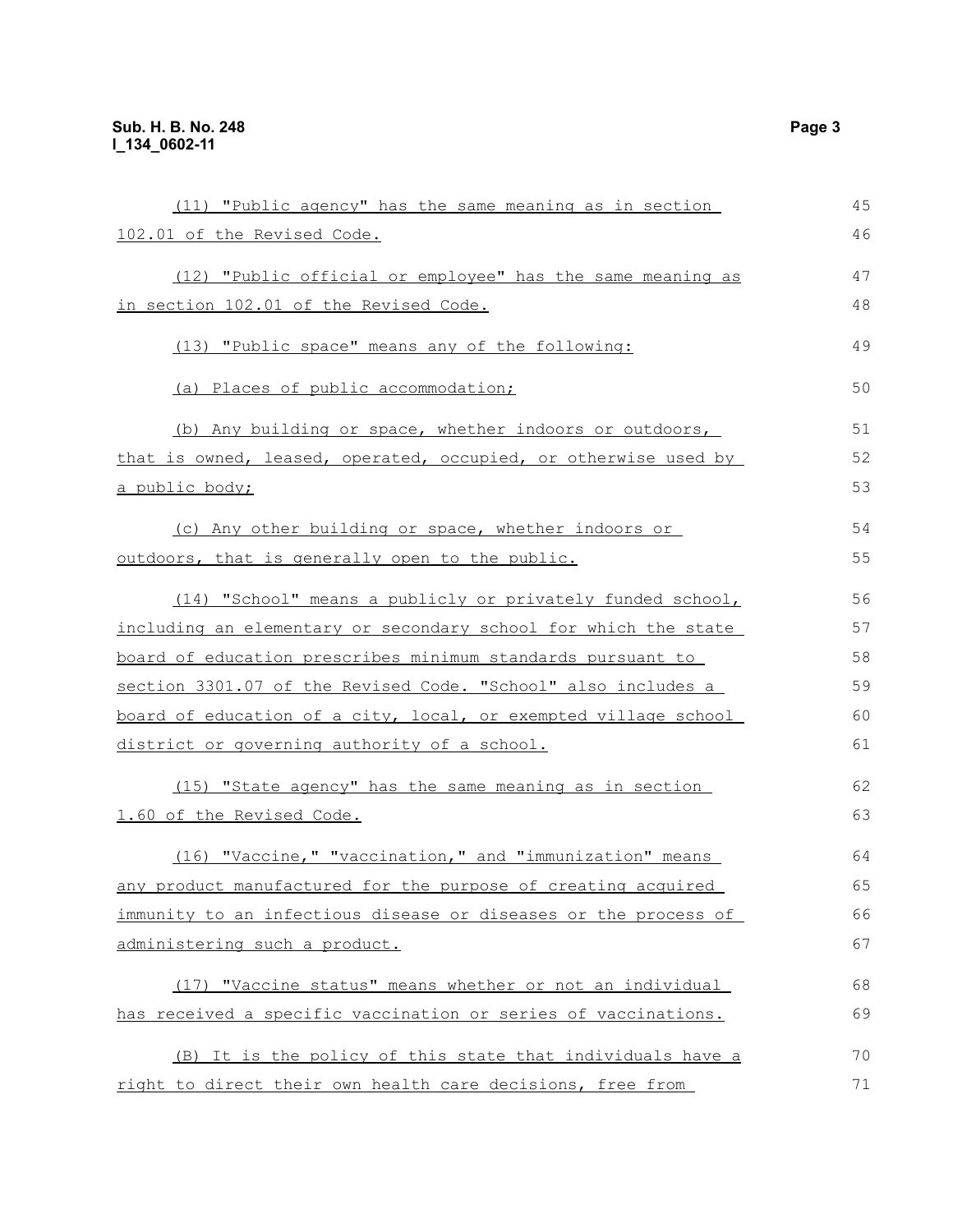coercion or penalty, and with informed consent, for themselves, their children, their family, and anyone for whom they stand in loco parentis. (1) No person, public official or employee, public agency, state agency, political subdivision, school, child day-care center, nursing home, residential care facility, health care provider, insurer, institution, or employer shall mandate, require, or otherwise request an individual to receive a vaccine, except as provided in sections 3313.671 and 5104.014 of the Revised Code. In the case of those exceptions, all of the following apply: (a) A school that notifies a pupil or the pupil's parent or guardian of the immunization requirements pursuant to section 3313.671 of the Revised Code shall notify the pupil and the pupil's parents or guardians of the exemptions from immunization described in that section in the same timing and manner, including text size and font, as it provides notice of the requirements. (b) A school that requires immunizations pursuant to section 3313.671 of the Revised Code shall honor the exemptions from the immunization requirements described in that section. (c) A child day-care center that notifies a child or the child's parent or guardian of the immunization requirements pursuant to section 5104.014 of the Revised Code shall notify the child and the child's parents or guardians of the exemptions from immunization described in that section in the same timing and manner, including text size and font, as it provides notice of the requirements. 72 73 74 75 76 77 78 79 80 81 82 83 84 85 86 87 88 89 90 91 92 93 94 95 96 97 98 99

(d) A child day-care center that requires immunizations

100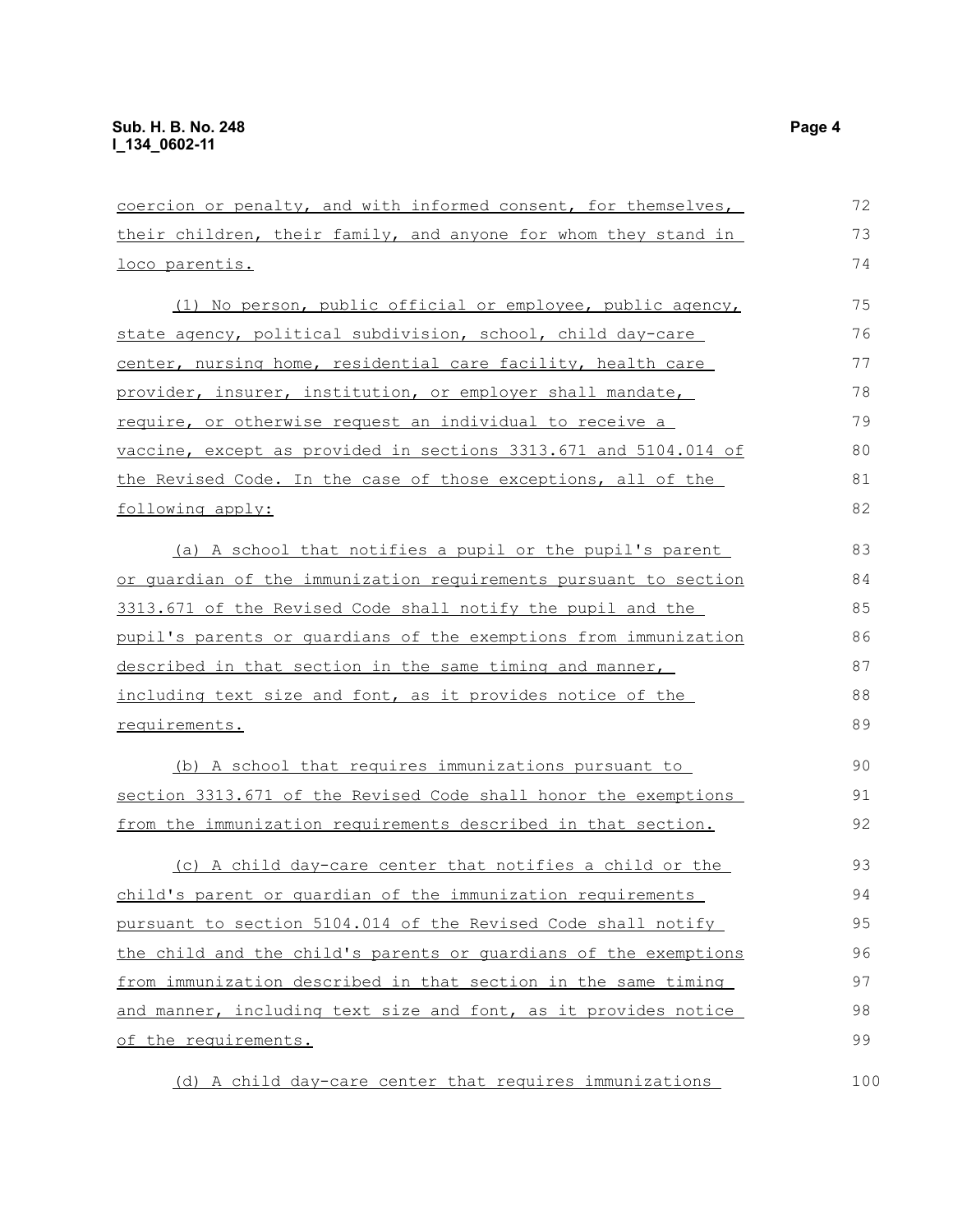pursuant to section 5104.014 of the Revised Code shall honor the exemptions from the immunization requirements described in that section. 101 102 103

(C) It is the policy of this state that individuals have a right to expect that their personal privacy rights remain protected, specifically private health information. 104 105 106

| (1) Except as provided in division $(C)$ (2) of this section,    | 107 |
|------------------------------------------------------------------|-----|
| no person, public official or employee, public agency, state     | 108 |
| agency, political subdivision, school, child day-care center,    | 109 |
| nursing home, residential care facility, health care provider,   | 110 |
| insurer, institution, or employer shall do any of the following: | 111 |

(a) Mandate, require, or otherwise request an individual to disclose the individual's vaccine status; 112 113

(b) Mandate, require, or otherwise request participation in a vaccine passport system, vaccine registry, or other mechanism that is designed for the purpose of tracking an individual's vaccine status; 114 115 116 117

(c) Disclose an individual's vaccination status.

(2)(a) Division (C)(1) of this section does not apply to the extent described in sections 3313.671 and 5104.014 of the Revised Code. In such case, a student's or child's vaccine status shall be considered and treated as personally identifiable information pursuant to section 3319.321 of the Revised Code. 119 120 121 122 123 124

(b) Division (C)(1) of this section does not apply to a health care provider or insurer as it pertains to patient care, treatment, or billing. In such case, an individual's vaccine status shall be considered and treated as protected health information pursuant to Chapter 3798. of the Revised Code. 125 126 127 128 129

118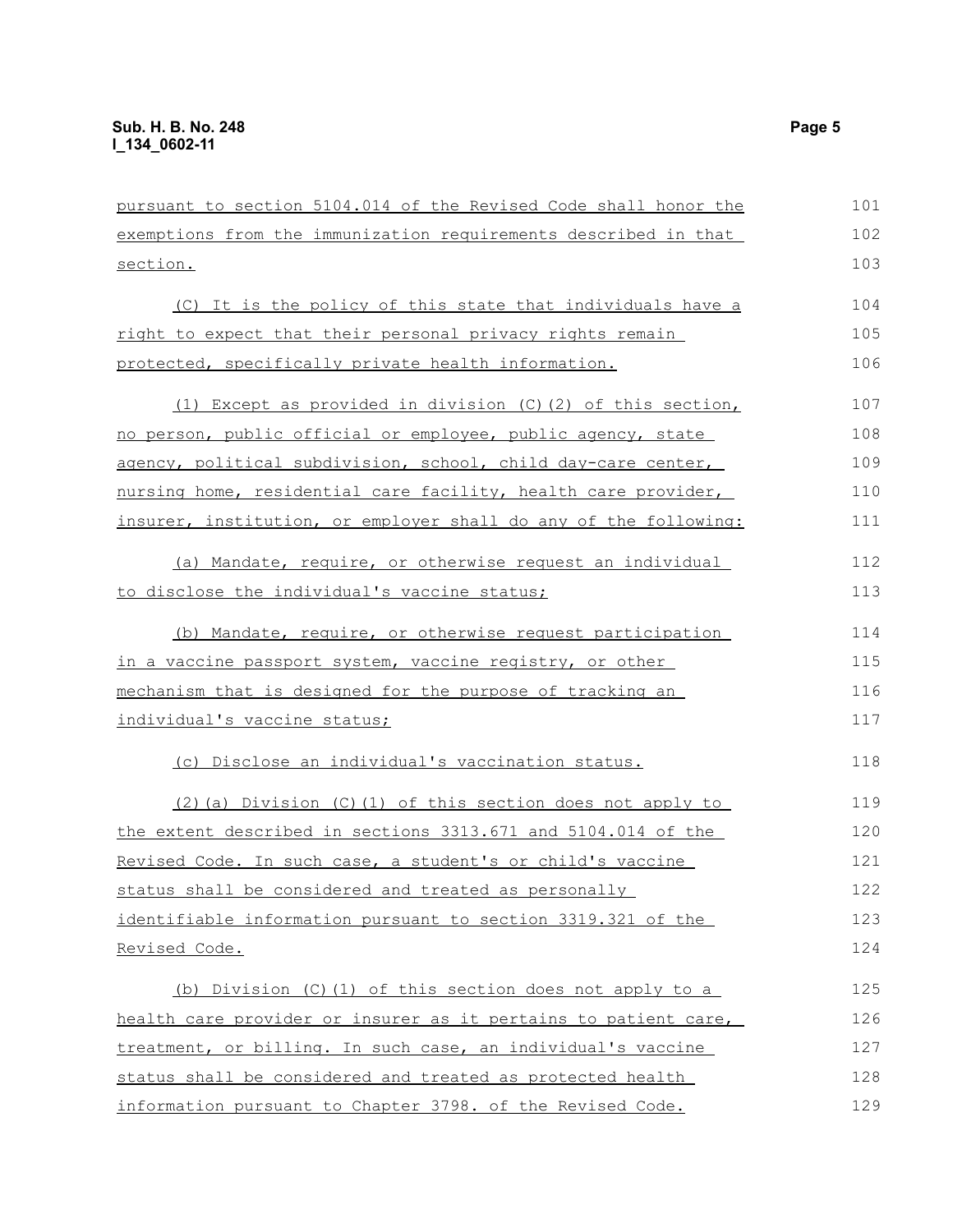| (3) No person, public official or employee, public agency,       | 130 |
|------------------------------------------------------------------|-----|
| state agency, political subdivision, school, child day Care      | 131 |
| center, nursing home, residential care facility, health care     | 132 |
| provider, insurer, institution, or employer shall make public an | 133 |
| individual's vaccine status.                                     | 134 |
| (D) It is the policy of this state that individuals have a       | 135 |
| right to expect that their personal health choices shall not     | 136 |
| result in discriminatory treatment.                              | 137 |
| (1) No person, public official or employee, public agency,       | 138 |
| state agency, political subdivision, school, child day care      | 139 |
| center, nursing home, residential care facility, health care     | 140 |
| provider, insurer, institution, or employer shall do any of the  | 141 |
| following:                                                       | 142 |
| (a) Deny service or access to, segregate, require a              | 143 |
| vaccine status label for, require disease or immunity testing    | 144 |
| of, penalize as a result of, or otherwise discriminate against   | 145 |
| an individual based on their refusal to receive a specific       | 146 |
| vaccination or series of vaccinations, subscribe to a vaccine or | 147 |
| immunity passport or tracking system, or provide proof of        | 148 |
| vaccination for, immunity to, or testing of a specific           | 149 |
| contagious or infectious disease or diseases;                    | 150 |
| (b) Provide any disposition, service, financial aid, or          | 151 |
| benefit to an individual that is different from, or is provided  | 152 |
| in a different manner than, that provided to other individuals   | 153 |
| based on the individual's refusal to receive a specific          | 154 |
| vaccination or series of vaccinations, subscribe to a vaccine or | 155 |
| immunity passport or tracking system, or provide proof of        | 156 |
| vaccination for, immunity to, or testing of a specific           | 157 |
| contagious or infectious disease or diseases;                    | 158 |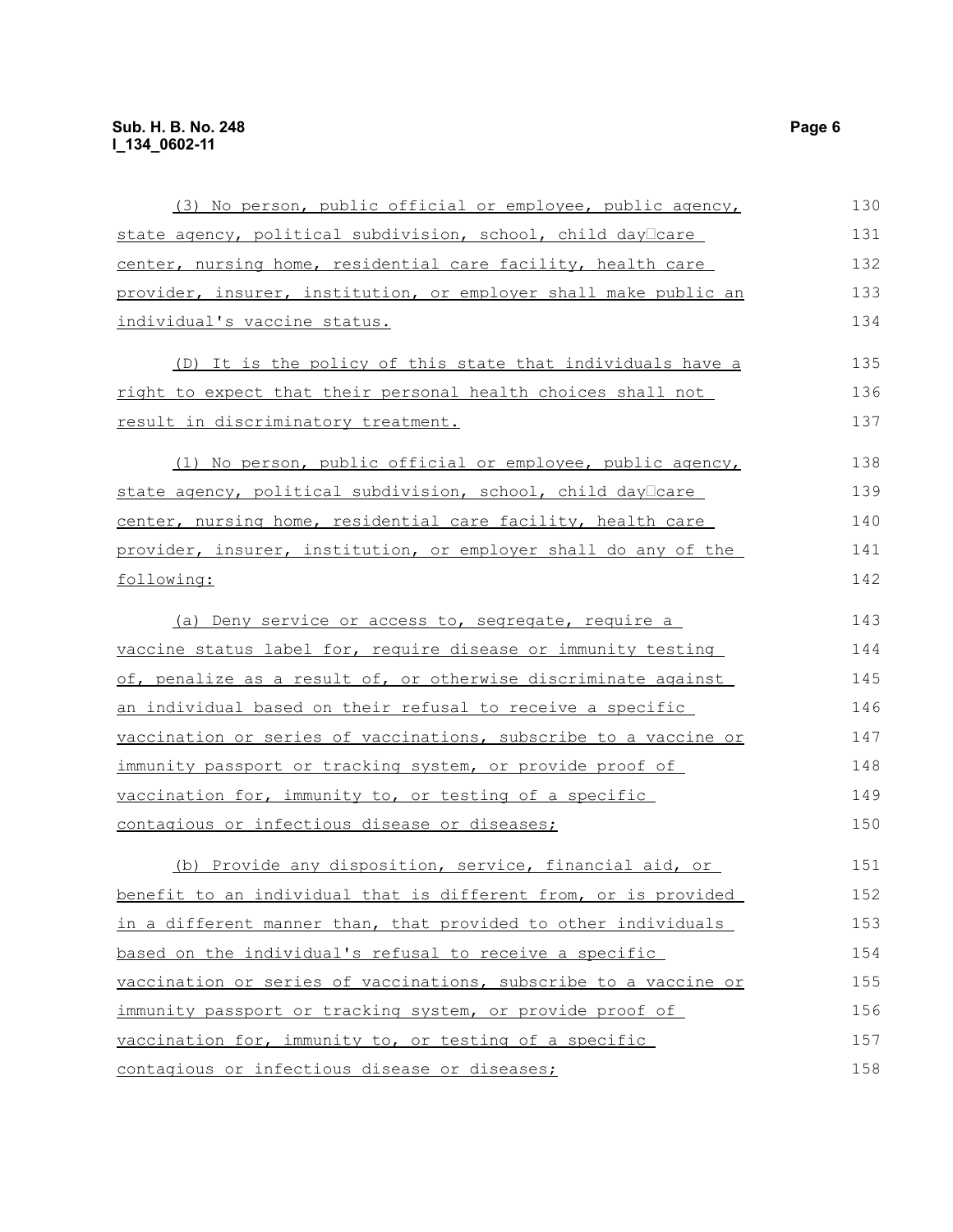| (c) Restrict an individual in any way in the enjoyment of          | 159 |
|--------------------------------------------------------------------|-----|
| any advantage or privilege enjoyed by others receiving any         | 160 |
| disposition, service, financial aid, or benefit provided to        | 161 |
| other individuals based on the individual's refusal to receive a   | 162 |
| specific vaccination or series of vaccinations, subscribe to a     | 163 |
| <u>vaccine or immunity passport or tracking system, or provide</u> | 164 |
| proof of vaccination for, immunity to, or testing of a specific    | 165 |
| contagious or infectious disease or diseases;                      | 166 |
| (d) Treat an individual differently from others in                 | 167 |
| determining whether that individual satisfies any admission,       | 168 |
| enrollment, quota, eligibility, membership, or other requirement   | 169 |
| or condition that individuals are required to meet in order to     | 170 |
| be provided any disposition, service, financial aid, or benefit    | 171 |
| available to other members of the general public;                  | 172 |
| (e) Deny an individual an opportunity to participate in a          | 173 |
| program through the provision of service or otherwise afford       | 174 |
| that individual an opportunity to do so that is different from     | 175 |
| that afforded to other members of the general public;              | 176 |
| (f) Create, impose, or allow to be imposed any device or           | 177 |
| method of identification that acts as, or might be considered to   | 178 |
| be, a vaccine passport that would be required of any citizen       | 179 |
| seeking to travel, to enter any public space or private            | 180 |
| property, or to do any business within this state.                 | 181 |
| (E) It is the policy of this state that the success of our         | 182 |
| state relies largely on the success of the businesses within the   | 183 |
| state, and therefore the intent to ensure protection of            | 184 |
| businesses who honor individual's rights to health choice and      | 185 |
| privacy.                                                           | 186 |
| No person, public official or employee, public agency,             | 187 |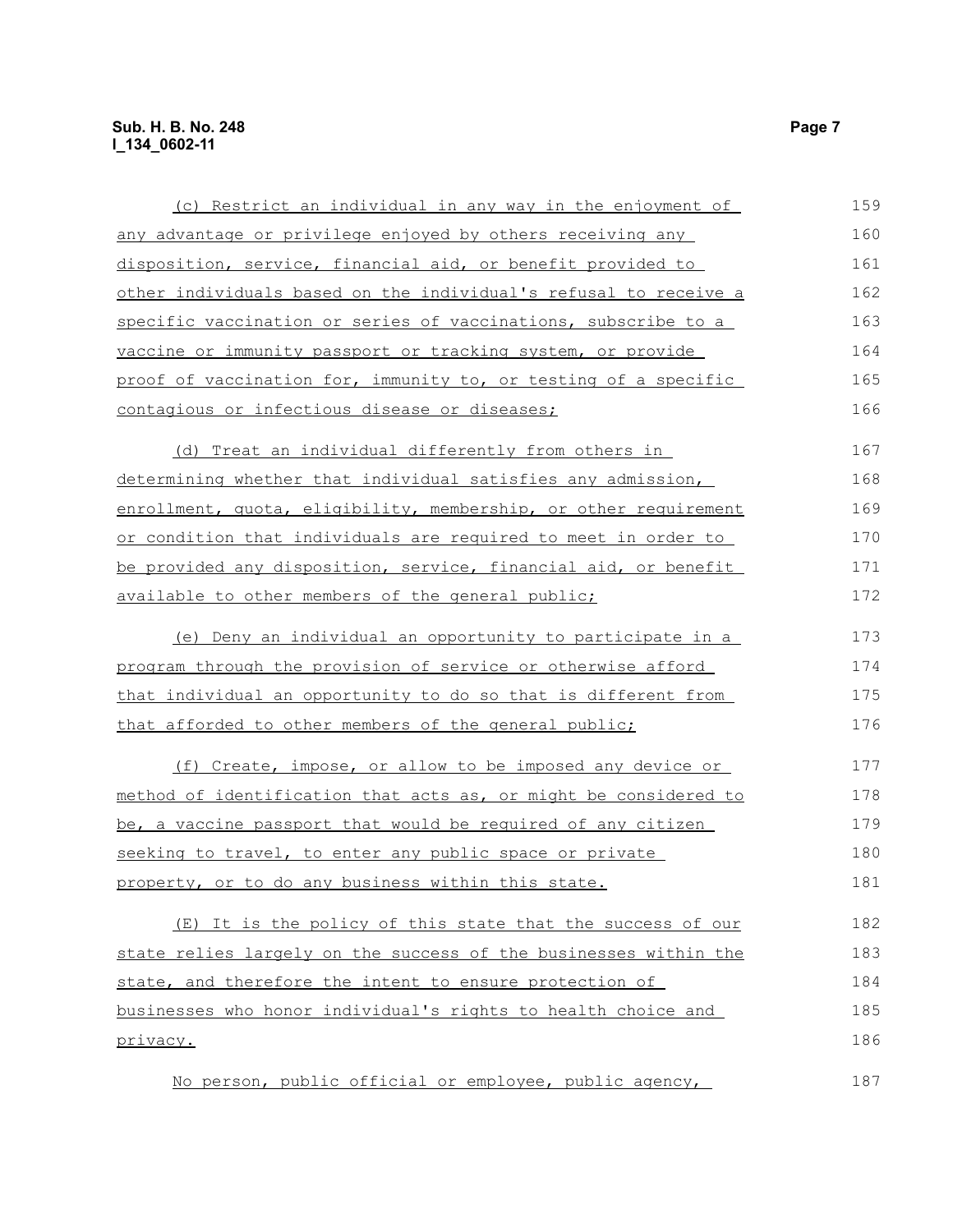| state agency, political subdivision, or insurer shall do any of  | 188 |
|------------------------------------------------------------------|-----|
| the following:                                                   | 189 |
| (1) Deny service to, penalize as a result of, or otherwise       | 190 |
| discriminate against a business, corporation, business trust,    | 191 |
| estate, trust, partnership, or association based on the entity's | 192 |
| compliance with the intent of this section;                      | 193 |
| (2) Provide any disposition, service, financial aid, or          | 194 |
| benefit to a business, corporation, business trust, estate,      | 195 |
| trust, partnership, or association that is different from, or is | 196 |
| provided in a different manner than that provided to other       | 197 |
| businesses, corporations, business trusts, estates, trusts,      | 198 |
| partnerships, or associations based on the entity's compliance   | 199 |
| with the intent of this section;                                 | 200 |
| (3) Restrict a business, corporation, business trust,            | 201 |
| estate, trust, partnership, or association in any way in the     | 202 |
| enjoyment of any advantage or privilege enjoyed by others        | 203 |
| receiving any disposition, service, financial aid, or benefit    | 204 |
| provided to other businesses, corporations, business trusts,     | 205 |
| estates, trusts, partnerships, or associations based on the      | 206 |
| entity's compliance with the intent of this section.             | 207 |
| (F) It is the policy of this state that the health choice        | 208 |
| and privacy of individuals are paramount and shall remain so     | 209 |
| under all circumstances, even in the presence of emergencies.    | 210 |
| (1) No public official or employee, public agency, state         | 211 |
| agency, or political subdivision shall issue any order or        | 212 |
| proclamation or take other action that violates any provision of | 213 |
| this section, under the pretense of an emergency, including a    | 214 |
| state of emergency as defined in section 107.42 of the Revised   | 215 |
| <u>Code.</u>                                                     | 216 |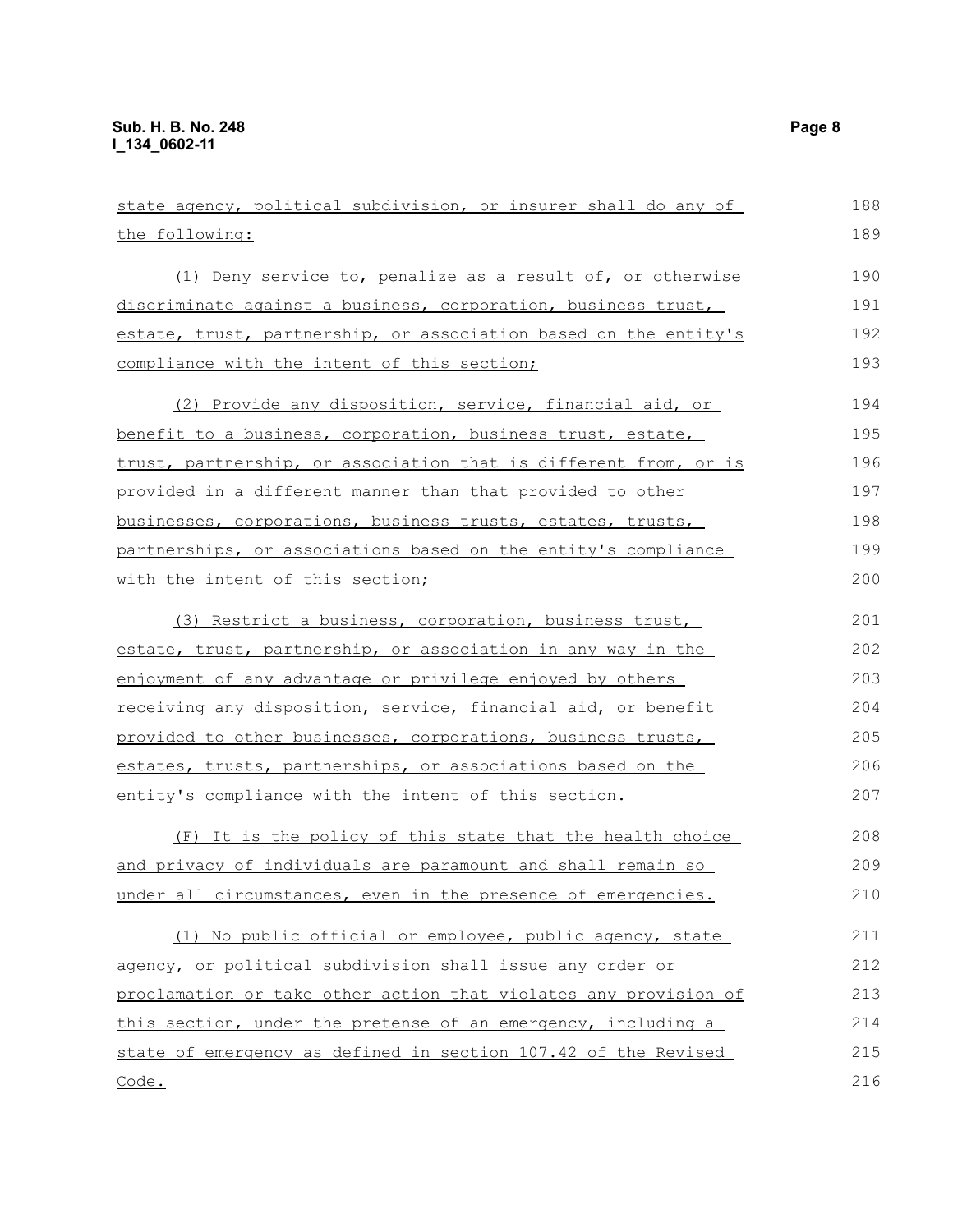| (2) No public official or employee, public agency, state        | 217 |  |  |  |  |
|-----------------------------------------------------------------|-----|--|--|--|--|
| agency, or political subdivision shall issue any order or       | 218 |  |  |  |  |
| proclamation or take other action that encourages any person,   | 219 |  |  |  |  |
| public official or employee, public agency, state agency,       | 220 |  |  |  |  |
| political subdivision, school, child day-care center, nursing   | 221 |  |  |  |  |
| home, residential care facility, health care provider, insurer, | 222 |  |  |  |  |
| institution, or employer to violate any provision of this       | 223 |  |  |  |  |
| section.                                                        | 224 |  |  |  |  |
| (3) No public official or employee, public agency, state        | 225 |  |  |  |  |
| agency, or political subdivision shall issue any order or       | 226 |  |  |  |  |
| proclamation or take other action that penalizes any person,    | 227 |  |  |  |  |
| public official or employee, public agency, state agency,       | 228 |  |  |  |  |
| political subdivision, school, child day-care center, nursing   | 229 |  |  |  |  |
| home, residential care facility, health care provider, insurer, | 230 |  |  |  |  |
| institution, or employer for refusing to violate any provision  |     |  |  |  |  |
| of this section.                                                | 232 |  |  |  |  |
| (G) If an individual believes that a person, public             | 233 |  |  |  |  |
| official or employee, public agency, state agency, political    | 234 |  |  |  |  |
| subdivision, school, child day-care center, nursing home,       | 235 |  |  |  |  |
| residential care facility, health care provider, insurer,       | 236 |  |  |  |  |
| institution, or employer has violated any provision of this     | 237 |  |  |  |  |
| section, the individual may pursue any or all of the following: | 238 |  |  |  |  |
| (1) Seek relief under Chapter 4112. of the Revised Code;        | 239 |  |  |  |  |
| (2) Seek relief through a complaint submitted to the            | 240 |  |  |  |  |
| attorney general. If the attorney general, by the attorney      | 241 |  |  |  |  |
| general's own inquiries or as a result of complaints, has       | 242 |  |  |  |  |
| reasonable cause to believe that any provision of this section  | 243 |  |  |  |  |
| has been violated, the attorney general may bring either of the | 244 |  |  |  |  |
| following:                                                      |     |  |  |  |  |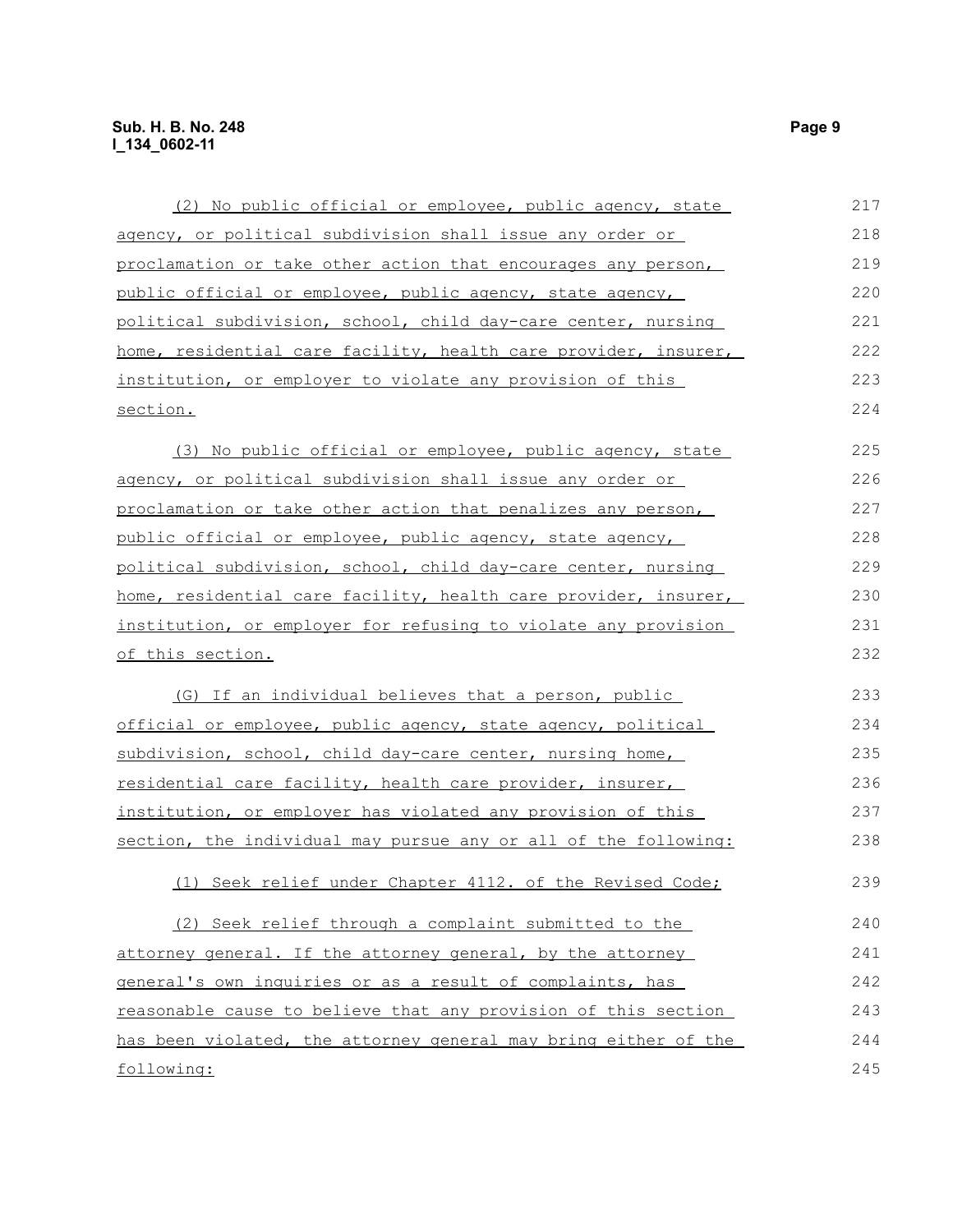| (a) An action to obtain a declaratory judgment that the          | 246 |
|------------------------------------------------------------------|-----|
| act or practice violates this section;                           | 247 |
| (b) An action, with notice as required by Civil Rule 65,         | 248 |
| to obtain a temporary restraining order, preliminary injunction, | 249 |
| or permanent injunction to restrain the act or practice.         | 250 |
| If the attorney general shows by a preponderance of the          | 251 |
| evidence that any provision of this section has been violated,   | 252 |
| the court may issue a temporary restraining order, preliminary   | 253 |
| injunction, or permanent injunction to restrain and prevent the  | 254 |
| act or practice. On motion of the attorney general, or on its    | 255 |
| own motion, the court may also impose any civil penalty that the | 256 |
| court considers appropriate.                                     | 257 |
| (3) Bring a civil action against the person, public              | 258 |
| official or employee, public agency, state agency, political     | 259 |
| subdivision, school, child day-care center, nursing home,        | 260 |
| residential care facility, health care provider, insurer,        | 261 |
| institution, or employer in a court of competent jurisdiction.   | 262 |
| If the plaintiff prevails, the court shall award the plaintiff   | 263 |
| financial compensation for court costs and attorney's fees, as   | 264 |
| well as any civil penalty that the court considers appropriate.  | 265 |
| (H) Notwithstanding section 1.51 of the Revised Code, the        | 266 |
| provisions of this section prevail over any conflicting          | 267 |
| provisions in a general law, present or future, to the extent of | 268 |
| the conflict, but if any such general law contains a specific    | 269 |
| exemption from this section, including a specific reference to   | 270 |
| this section, such general law prevails, but only to the extent  | 271 |
| of the exemption.                                                | 272 |
| Section 2. That existing section 3345.47 of the Revised          | 273 |
| Code is hereby repealed.                                         | 274 |